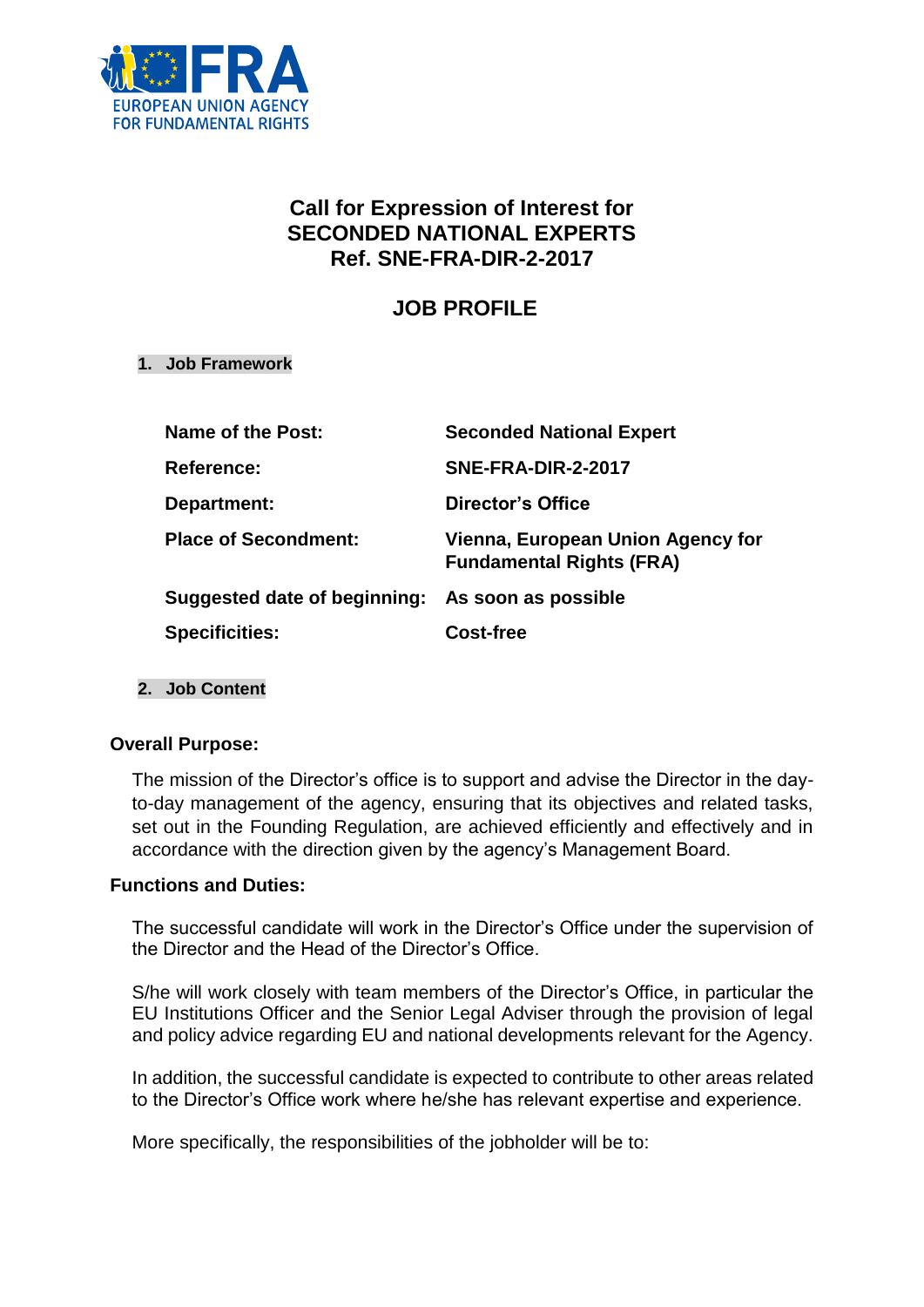

- Advice and support the Director in maintaining and developing effective relations with relevant counterparts in the EU institutions – mainly within the Council of the European Union and the Presidencies of the Council of the European Union;
- Advice and support the Director and his/her office with expertise and analysis on key developments at the EU and national levels, in the area of fundamental rights;
- Working closely with the operational departments, contribute to the drafting of FRA deliverables and provide legal expert input where need arises;
- Organise and prepare briefing files and speaking notes for internal use as well as for external meetings and conferences;
- Contributing to the annual planning and reporting exercises as required;
- Perform any other related tasks, as assigned by the Director or the Head of the Director's Office;
- Act as back up to the EU Institutions Officer in the Director's Office.

# **JOB REQUIREMENTS**

## **1. Qualifications and experience required**

## **A. Eligibility criteria**

 $\overline{a}$ 

Candidates will be considered for the selection phase on the basis of the following criteria to be fulfilled by the deadline for applications:

- Be employed by a national, regional or local public administration or an intergovernmental organization (IGO), or an independent university or research organization that does not seek to make profit for redistribution or is in fact part of the public sector;
- Have worked for their employer on a permanent or contract basis for at least 12 months before the secondment and shall remain in the service of that employer throughout the period of secondment;
- Have a university degree, attested by **a diploma in Law<sup>1</sup>**

 $1$  Only diplomas and certificates that have been awarded in EU Member States or that are the subject of equivalence certificates issued by authorities in the said Member States shall be taken into consideration.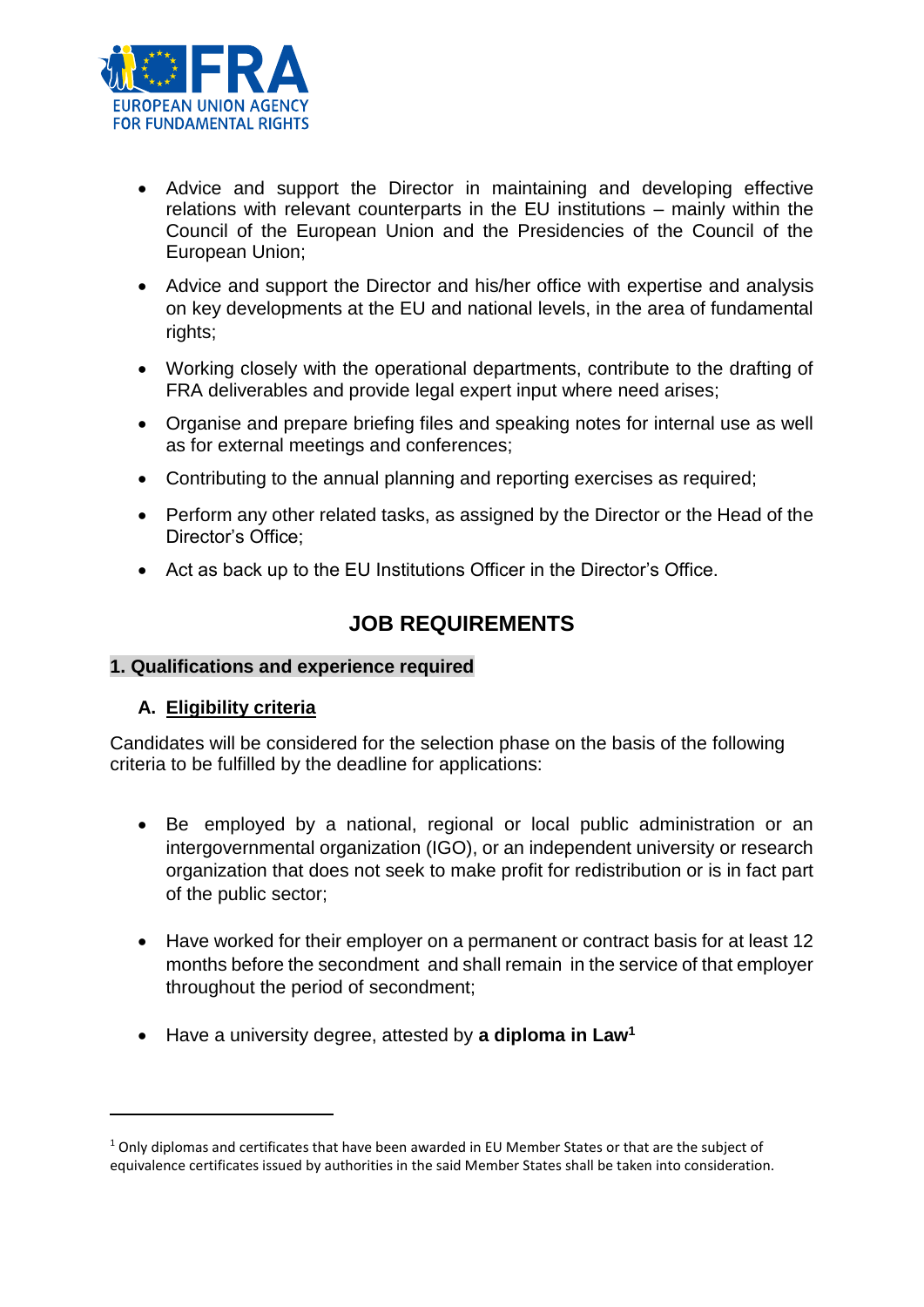

(Only diplomas and certificates that have been awarded in EU Member States or that are the subject of equivalence certificates issued by authorities in the said Member States shall be taken into consideration)

- Be nationals of a EU Member State or EFTA Member State or a country with which the Council has decided to open accession negotiations;
- Have thorough knowledge of one EU language, and a satisfactory knowledge of a second EU language.

## **B. Selection criteria**

Candidates selected on the basis of the above eligibility criteria will then be evaluated according to the following selection criteria, which must be clearly specified in the applicant's CV:

- Proven experience in EU and international relations;
- Knowledge of EU law and international human rights law;
- Experience of having drafted policy papers, legal analysis and briefings for decision-makers;
- Excellent communication skills in English, both verbally and in writing, with the ability to communicate with a variety of stakeholders and audiences;
- Proficiency in the use of various MS Office tools (Word, Excel, etc.);
- Excellent interpersonal skills including the capacity to work in a team and multicultural environment.

#### **Advantageous**

Good knowledge of German and/or French considered as an asset.

## **SUBMISSION OF APPLICATIONS**

Candidates are requested to submit their application electronically through the Agency's website: [www.fra.europa.eu.](http://www.fra.europa.eu/)

**Only** online applications will be accepted.

An application will be deemed admissible only if it includes: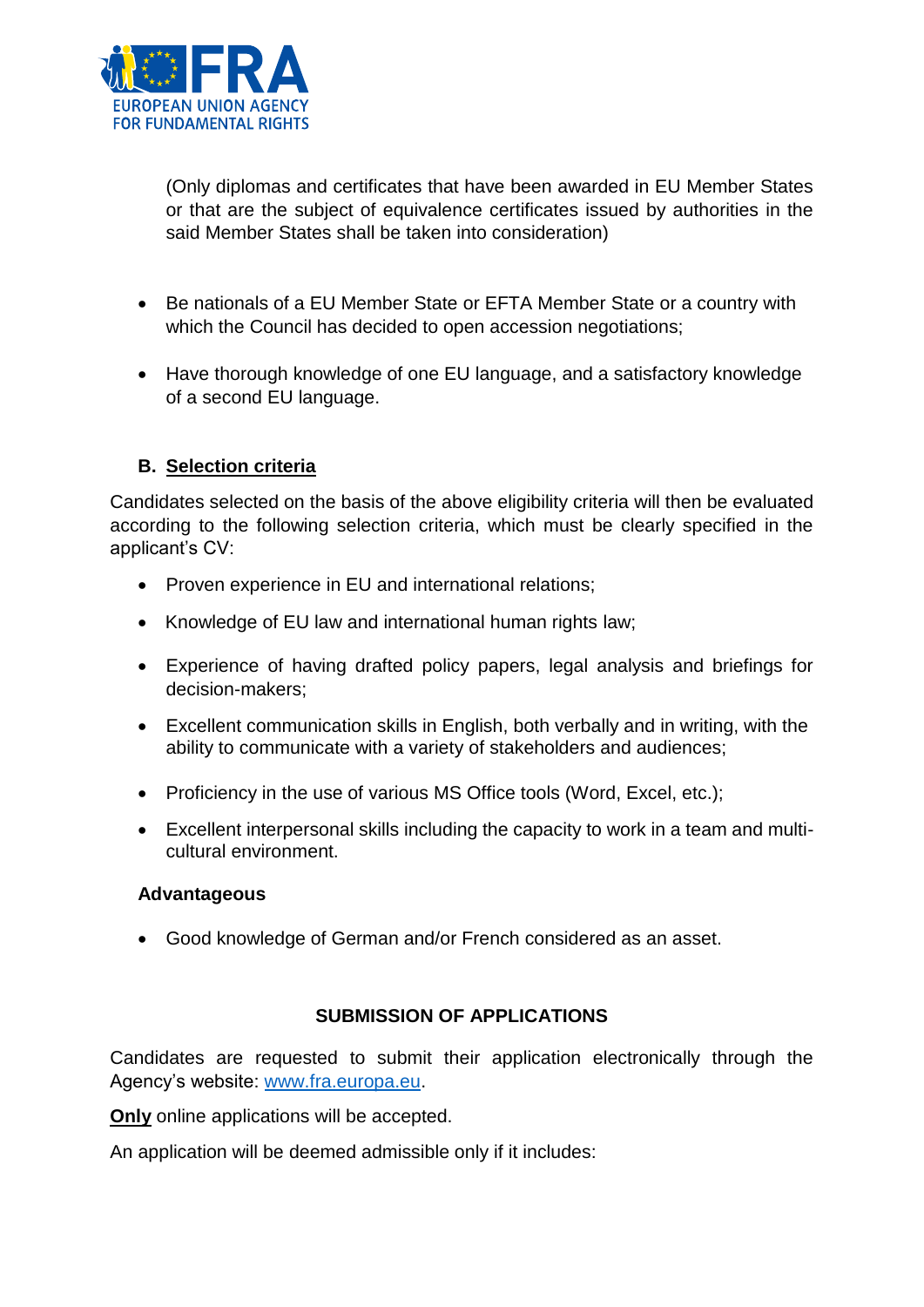

- a **CV in [Europass format](http://europass.cedefop.europa.eu/en/documents/curriculum-vitae/templates-instructions)** (other formats will not be considered);
- a **motivation letter** (preferably no more than one page);
- a fully filled in **eligibility and selection criteria grid**.

Information concerning the status of the selection procedure can be found at the following address:

<http://fra.europa.eu/en/about-fra/recruitment/vacancies>

## **DEADLINE**

Applications must be sent no later than **28/06/2017 at 13:00** (Vienna Local time).

**Please note that due to the large number of applications we receive, the system may face problems in processing such amounts of data when reaching the deadline for submission of applications. We therefore advise to apply well ahead of the deadline.** 

In case you experience technical problems during your application please contact, within the above mentioned deadline, the e-mail address below providing an explanation of the issue: [recruitment@fra.europa.eu](mailto:recruitment@fra.europa.eu)

## **EQUAL OPPORTUNITIES**

FRA urges anyone meeting the eligibility criteria and interested in the position to apply. FRA is an equal opportunities employer and encourages applications without distinction on the basis of gender, colour, racial, ethnic or social origin, genetic features, language, religion or belief, political or any other opinion, membership of a national minority, property, birth, disability, nationality, age, sexual orientation or gender identity.

FRA encourages candidates with disabilities to apply. If you consider yourself to have a physical, mental, intellectual or sensory disability, please tick the appropriate box on the on-line application form and indicate any adjustments or arrangements, relating to your disability, so FRA can ensure your full and equal participation in the interview.

## **SELECTION PROCEDURE**

A Selection Committee is nominated by the Appointing Authority of FRA.

Eligibility of candidates will be assessed according to compliance with all formal requirements by the closing date for the submission of applications (please see 3.A. Eligibility criteria).

Only the applications of eligible candidates will be evaluated in accordance with the selection criteria as specified in the publication notice (see point 3.B). **The Agency will invite for an interview the top 5 candidates.** The interview will mainly be held in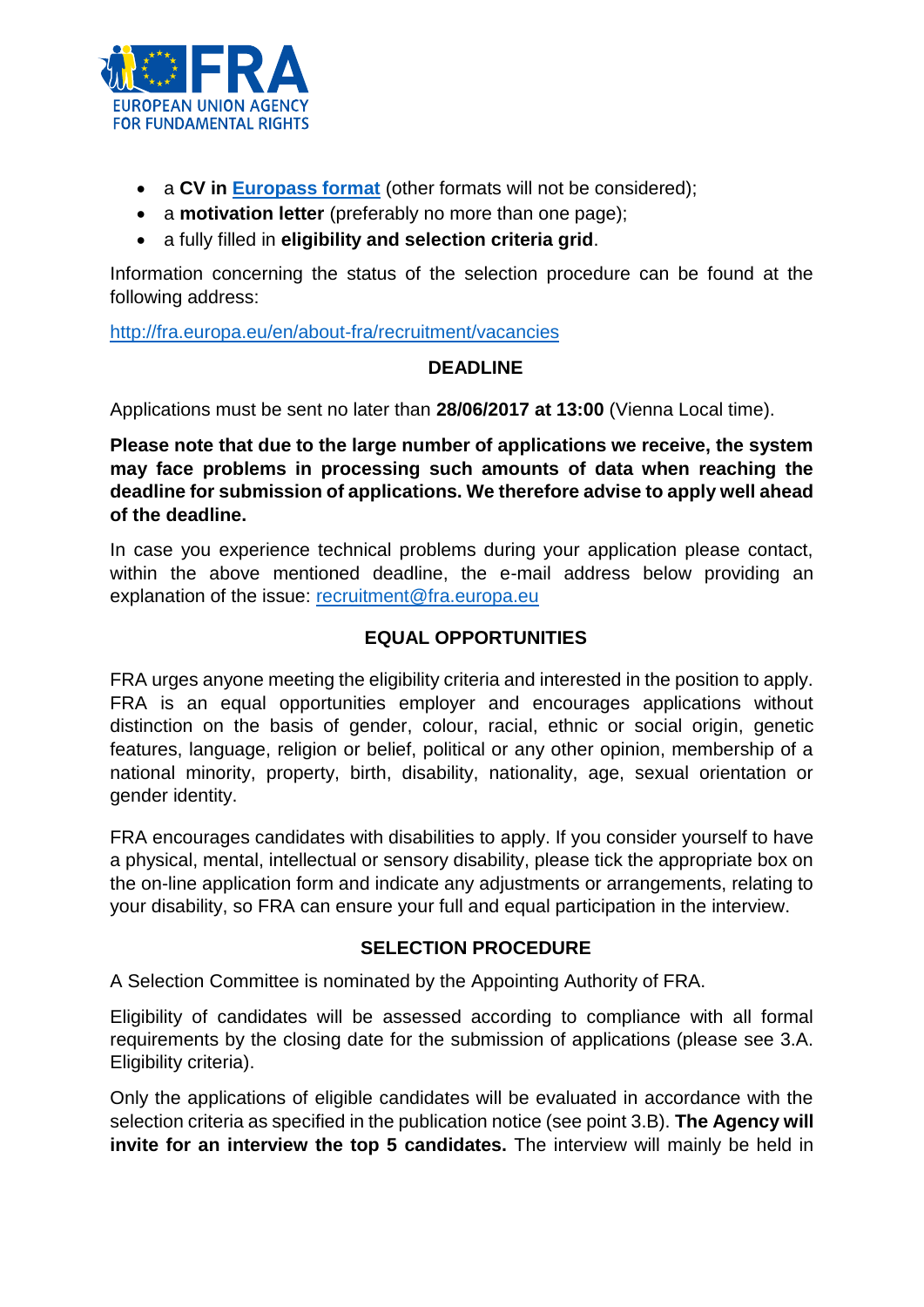

 $\overline{\phantom{a}}$ 

English and it will take place in Vienna (Austria), where the Agency has its seat and where the place of secondment is.

Successful candidates will be included on a reserve list drawn up by the Selection Committee. This reserve list will be proposed to the Appointing Authority of FRA. The Appointing Authority will decide on the establishment on the reserve list. This reserve list will be valid for two years from the date of its establishment (the validity of the reserve list may be extended). The reserve list may be used for future secondment, should vacancies arise. Each candidate will be informed by letter whether or not he/she has been placed on the reserve list. Candidates should note that inclusion on a reserve list does not guarantee secondment.

On the basis of the adopted reserve list, the Appointing Authority of FRA may offer a contract of secondment.

Please note that the Selection Committee's work and deliberations are strictly confidential and that any contact with its members is strictly forbidden.

Due to the large volume of applications, **the Agency regrets that only candidates selected for the interviews will be contacted**. Applicants are invited to follow the recruitment process on the FRA website.

## **CONDITIONS OF SECONDMENT**

Seconded national experts are staff employed by a national, regional or public administration or IGO, who are seconded to FRA so that it can use their expertise in a particular field. The secondment will be subject to an exchange of letters between the Director of FRA and the representative from the sending employer.

A seconded national expert remains in the service of his/her employer throughout the period of secondment and shall continue to be paid by that employer. The SNE shall be cost-free for FRA in line with Article 2 of the MB Decision 2017/01<sup>2</sup>.

The initial period of secondment will be for one year, renewable up to a maximum of four years in total. The place of secondment shall be Vienna, Austria, where FRA is located.

## **DATA PROTECTION**

Personal data shall be processed solely for the purpose of the selection procedure.

Please note that FRA will not return applications to candidates. The personal information FRA requests from applicants will be processed in line with Regulation

<sup>&</sup>lt;sup>2</sup> Rules on the Secondment to FRA of National Experts and National Experts in Professional Training: http://fra.europa.eu/en/about-fra/recruitment/seconded-national-experts